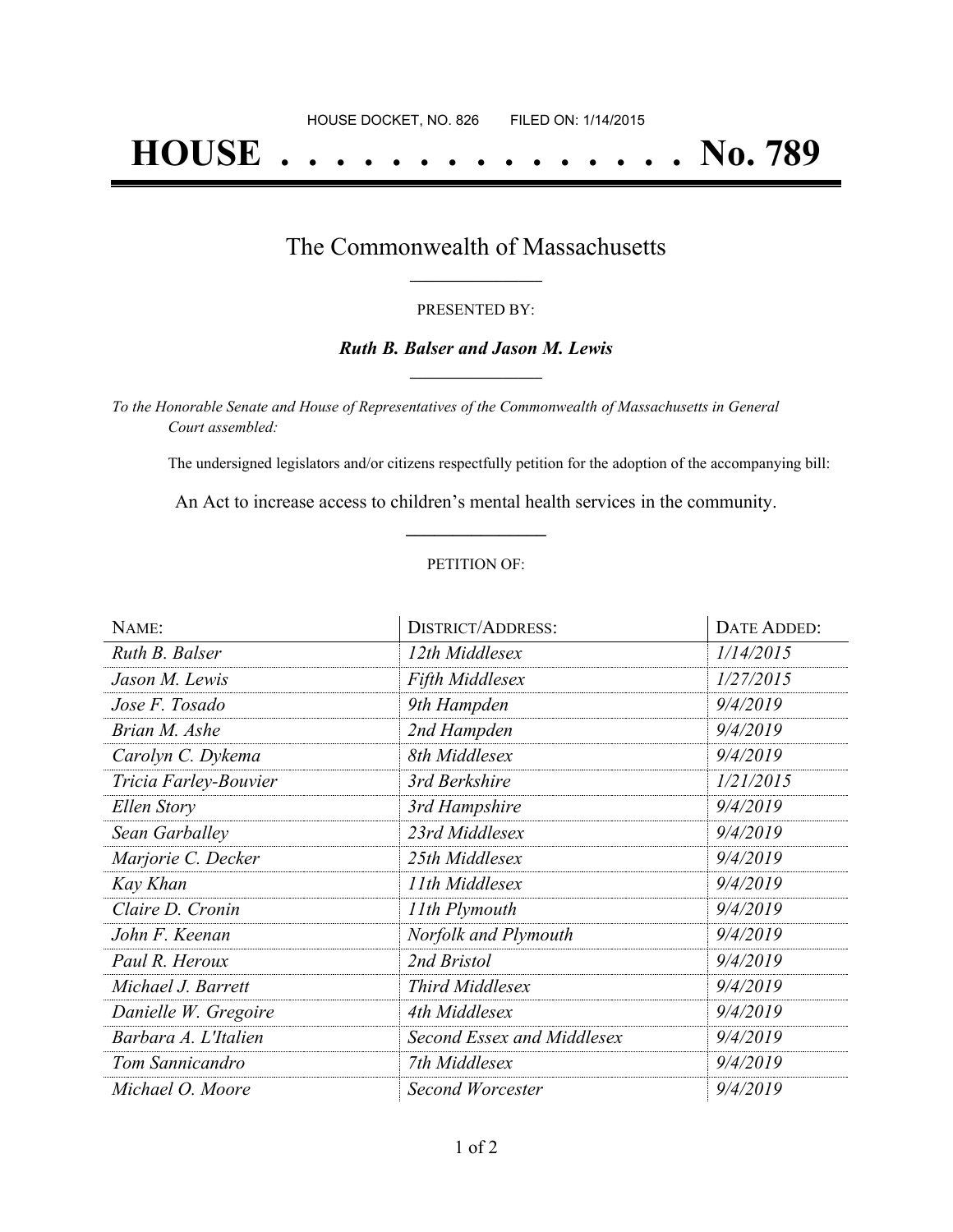| Patricia A. Haddad     | 5th Bristol                   | 9/4/2019 |
|------------------------|-------------------------------|----------|
| Elizabeth A. Malia     | 11th Suffolk                  | 9/4/2019 |
| Dennis A. Rosa         | 4th Worcester                 | 9/4/2019 |
| Paul McMurtry          | 11th Norfolk                  | 9/4/2019 |
| Joseph D. McKenna      | 18th Worcester                | 9/4/2019 |
| Brian A. Joyce         | Norfolk, Bristol and Plymouth | 9/4/2019 |
| Stephen L. DiNatale    | 3rd Worcester                 | 9/4/2019 |
| Linda Dorcena Forry    | <b>First Suffolk</b>          | 9/4/2019 |
| Peter V. Kocot         | <b>1st Hampshire</b>          | 9/4/2019 |
| Joan B. Lovely         | Second Essex                  | 9/4/2019 |
| Chris Walsh            | 6th Middlesex                 | 9/4/2019 |
| Sal N. DiDomenico      | Middlesex and Suffolk         | 9/4/2019 |
| Timothy J. Toomey, Jr. | 26th Middlesex                | 9/4/2019 |
| Jonathan Hecht         | 29th Middlesex                | 9/4/2019 |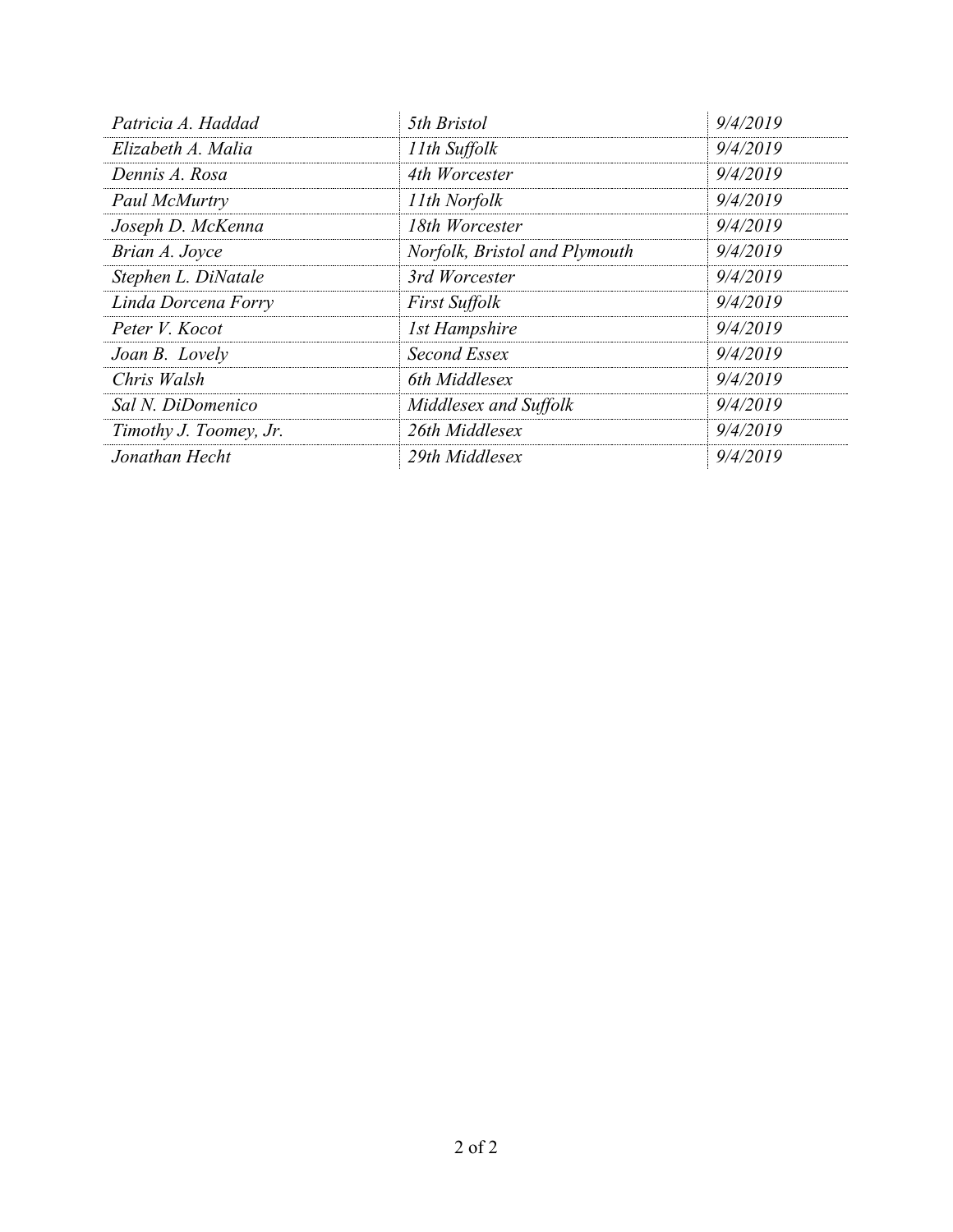### HOUSE DOCKET, NO. 826 FILED ON: 1/14/2015

## **HOUSE . . . . . . . . . . . . . . . No. 789**

By Representative Balser of Newton and Senator Lewis, a joint petition (accompanied by bill, House, No. 789) of Ruth B. Balser, Jason M. Lewis and others for legislation to require coverage for community and home-based behavioral health care services for certain children and adolescents with mental health disorders. Financial Services.

## The Commonwealth of Massachusetts

**In the One Hundred and Eighty-Ninth General Court (2015-2016) \_\_\_\_\_\_\_\_\_\_\_\_\_\_\_**

**\_\_\_\_\_\_\_\_\_\_\_\_\_\_\_**

An Act to increase access to children's mental health services in the community.

Be it enacted by the Senate and House of Representatives in General Court assembled, and by the authority *of the same, as follows:*

1 SECTION 1. Chapter 32A of the General Laws is hereby amended by inserting the

2 following section:-

|  |  |  |  |  | Section 22A. The commission shall provide to any active or retired employee of the |
|--|--|--|--|--|------------------------------------------------------------------------------------|
|--|--|--|--|--|------------------------------------------------------------------------------------|

4 commonwealth who is insured under the group insurance commission coverage for community-

5 and home-based services for children under the age of 21 diagnosed with a serious emotional

6 disturbance. Such services shall be comparable in scope to the array of services developed in

7 response to the Court's judgment and remediation plan in the Rosie D. matter.

8 SECTION 2. Chapter 175 of the General Laws is hereby amended by inserting the 9 following section:-

10 Section 47EE. (a) An individual policy of accident and sickness insurance issued 11 pursuant to section 108, which provides hospital expense and surgical expense insurance, and a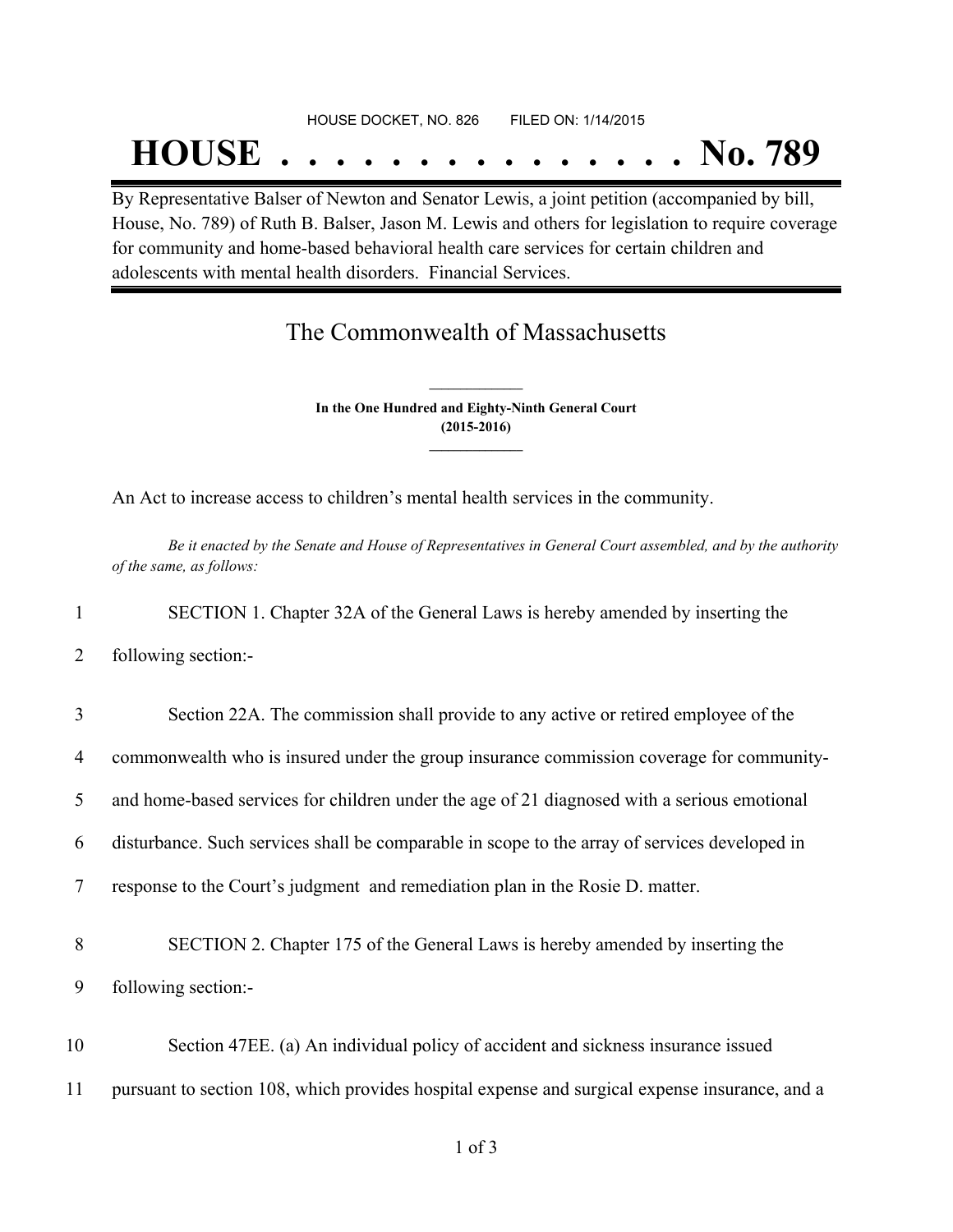group blanket or general policy of accident and sickness insurance issued pursuant to section 110, which provides hospital expense and surgical expense insurance, which is issued or renewed within or without the commonwealth, shall provide coverage for community- and home-based services for children under the age of 21 diagnosed with a serious emotional disturbance. Such services shall be comparable in scope to the array of services developed in response to the Court's judgment and remediation plan in the Rosie D. matter.

 (b) The coverage of community- and home-based services required under this section shall apply to small group health benefit plans subject to chapter 176J and nongroup health benefit plans subject to chapter 176M.

 SECTION 4. Chapter 176A of the General Laws is hereby amended by inserting the following section:-

 Section 8GG. A contract between a subscriber and the corporation under an individual or group hospital service plan which is issued or renewed within or without the commonwealth shall provide to residents of the commonwealth and to all individual subscribers and members and group members having a principal place of employment in the commonwealth coverage for community- and home-based services for children under the age of 21 diagnosed with a serious emotional disturbance. Such services shall be comparable in scope to the array of services developed in response to the Court's judgment and remediation plan in the Rosie D. matter.

## SECTION 5. Chapter 176B of the General Laws is hereby amended inserting by the following section:-

 Section 4GG. A subscription certificate under an individual or group medical service agreement which is issued or renewed within or without the commonwealth shall to residents of

of 3